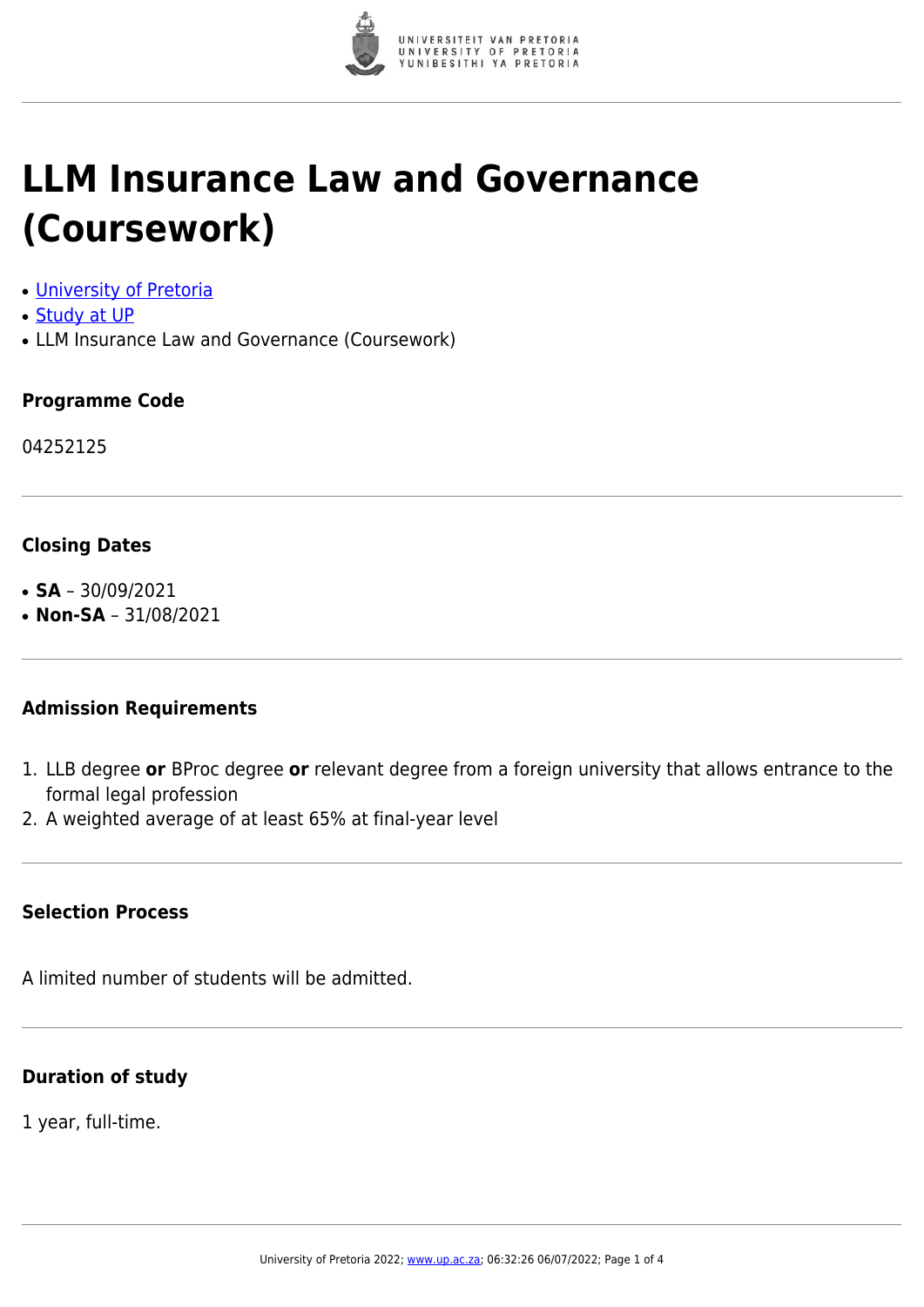

### **Faculty Notes**

## **For the fourth year in a row, according to the THE (Times Higher Education) ranking, University of Pretoria Law ranks best in South Africa and Africa - a feat unequalled in Africa.**

The Faculty of Law has as its mission the creation and sustenance of a research and education environment that is grounded in values of social justice and excellence.

As the law is increasingly becoming multifaceted and in certain areas more global, the Faculty maintains professional relations with many international bodies, such as the United Nations (UN), the European Union (EU), the World Bank and foreign universities.

#### **Enquiries about the programme**

[Click Here](https://www.up.ac.za/postgraduate-students)



**How to apply**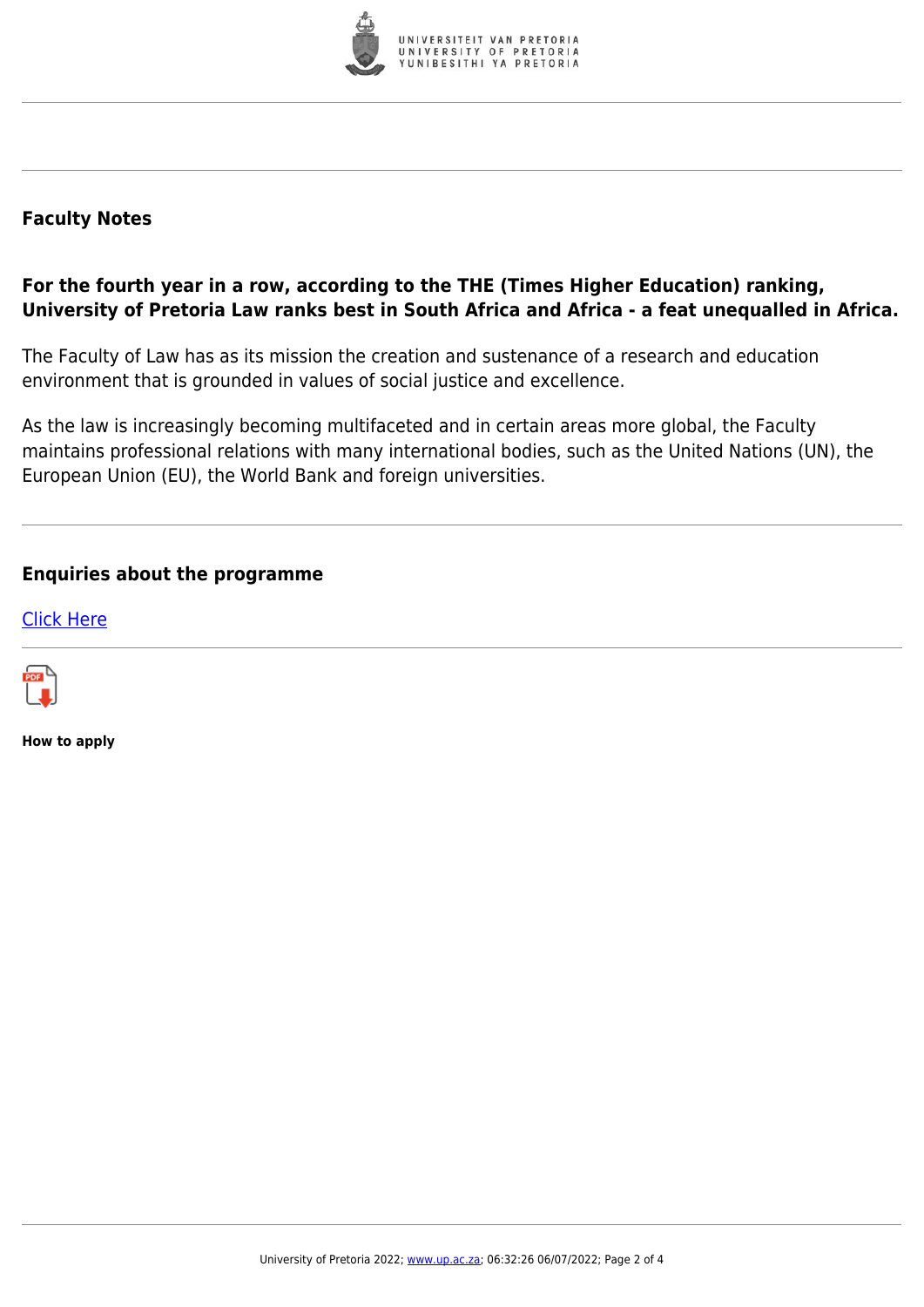



# **Online Application**